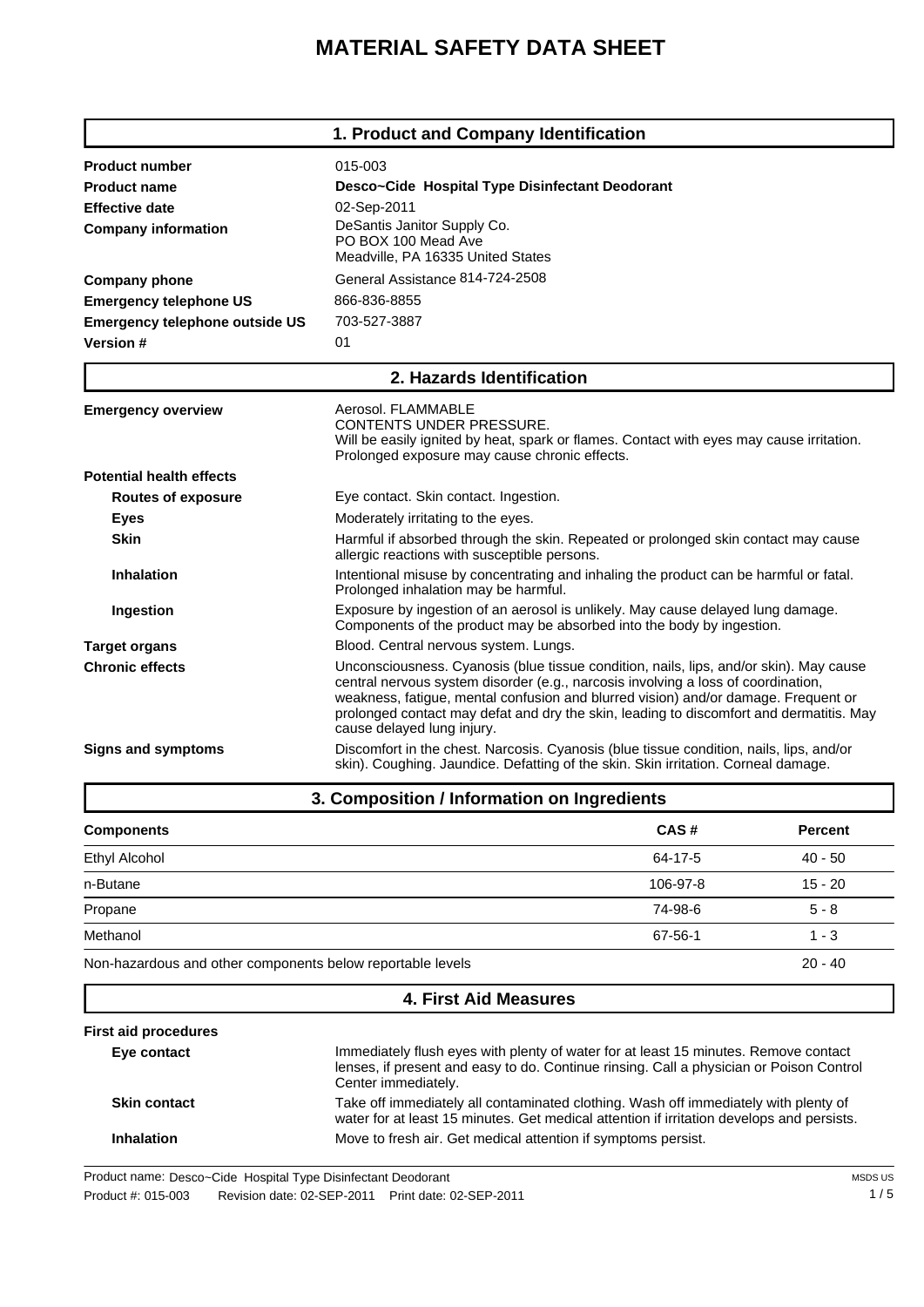**Ingestion** In the unlikely event of swallowing contact a physician or poison control center. **Notes to physician** Keep victim under observation. **Flammable properties** Vapor or gas may spread to distant ignition sources and flash back. Runoff to sewer may cause fire or explosion hazard. **5. Fire Fighting Measures Suitable extinguishing media** Foam. Dry chemical. Carbon dioxide (CO2). **Extinguishing media Protective equipment and precautions for firefighters** In case of fire and/or explosion do not breathe fumes. Containers should be cooled with water to prevent vapor pressure build up. **Protection of firefighters 6. Accidental Release Measures**

**Methods for containment** Stop leak if you can do so without risk. Move the cylinder to a safe and open area if the leak is irreparable. Stop the flow of material, if this is without risk. **Methods for cleaning up** Use a non-combustible material like vermiculite, sand or earth to soak up the product and place into a container for later disposal. Small Spills: Wipe up with absorbent material (e.g. cloth, fleece). Clean surface thoroughly to remove residual contamination. Handling **Pressurized container:** Do not pierce or burn, even after use. Do not smoke while using or until sprayed surface is thoroughly dry. Use only in area provided with appropriate exhaust ventilation. Do not use if spray button is missing or defective. Do not re-use **7. Handling and Storage**

empty containers. Do not get this material in contact with eyes. Avoid breathing dust/fume/gas/mist/vapors/spray. Avoid contact with skin. **Storage** Contents under pressure. Do not puncture, incinerate or crush. The pressure in sealed containers can increase under the influence of heat. Do not handle or store near an open flame, heat or other sources of ignition. Avoid exposure to long periods of sunlight. Store in cool place. Keep out of the reach of children. Keep away from food, drink and animal feedingstuffs. Level 2 Aerosol.

**8. Exposure Controls / Personal Protection**

| <b>Components</b> | CAS#     | <b>TWA</b> | <b>STEL</b>     | <b>Ceiling</b>  |
|-------------------|----------|------------|-----------------|-----------------|
| Ethyl Alcohol     | 64-17-5  | 1000 ppm   | $1000$ ppm      | Not established |
| n-Butane          | 106-97-8 | 1000 ppm   | Not established | Not established |
| Propane           | 74-98-6  | 1000 ppm   | Not established | Not established |
| Methanol          | 67-56-1  | $200$ ppm  | $250$ ppm       | Not established |
| <b>OSHA</b>       |          |            |                 |                 |
| <b>Components</b> | CAS#     | <b>TWA</b> | <b>STEL</b>     | Ceiling         |
| Ethyl Alcohol     | 64-17-5  | 1000 ppm   | Not established | Not established |
| Propane           | 74-98-6  | 1000 ppm   | Not established | Not established |
| Methanol          | 67-56-1  | $200$ ppm  | Not established | Not established |

| Personal protective equipment |  |
|-------------------------------|--|
|-------------------------------|--|

| Eye / face protection         | Do not get in eyes. Chemical goggles are recommended.                                                               |
|-------------------------------|---------------------------------------------------------------------------------------------------------------------|
| <b>Skin protection</b>        | Chemical resistant gloves.                                                                                          |
| <b>Respiratory protection</b> | When workers are facing concentrations above the exposure limit they must use<br>appropriate certified respirators. |

| 9. Physical & Chemical Properties |                                                |  |  |
|-----------------------------------|------------------------------------------------|--|--|
| Appearance                        | Compressed liquefied gas.                      |  |  |
| <b>Boiling point</b>              | 136.4 $\degree$ F (57.8 $\degree$ C) estimated |  |  |
|                                   |                                                |  |  |

Product name: Desco~Cide Hospital Type Disinfectant Deodorant Product #: 015-003 Revision date: 02-SEP-2011 Print date: 02-SEP-2011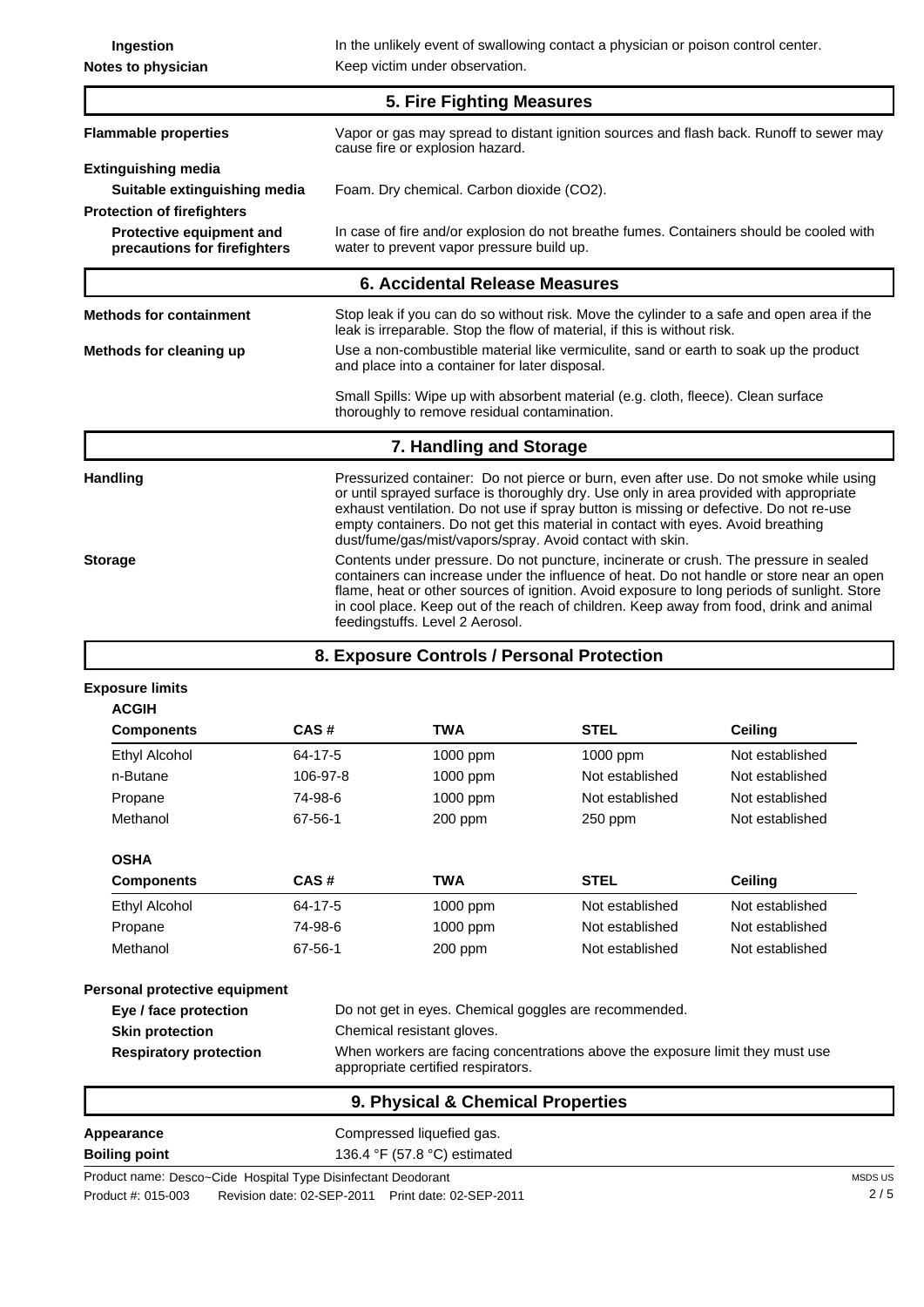| Color                                                           | colorless                                                                                                                                                     |                                                                                                                                                                                                                                                                                                                                                                 |  |  |
|-----------------------------------------------------------------|---------------------------------------------------------------------------------------------------------------------------------------------------------------|-----------------------------------------------------------------------------------------------------------------------------------------------------------------------------------------------------------------------------------------------------------------------------------------------------------------------------------------------------------------|--|--|
| <b>Density</b>                                                  | 0.7516 g/cm3 estimated                                                                                                                                        |                                                                                                                                                                                                                                                                                                                                                                 |  |  |
| <b>Flammability (HOC)</b>                                       | 25.0491 kJ/g estimated                                                                                                                                        |                                                                                                                                                                                                                                                                                                                                                                 |  |  |
| Flash back                                                      | Yes                                                                                                                                                           |                                                                                                                                                                                                                                                                                                                                                                 |  |  |
| <b>Flash point</b>                                              | -156 °F (-104.4 °C) Propellant                                                                                                                                |                                                                                                                                                                                                                                                                                                                                                                 |  |  |
| Form                                                            | Aerosol.                                                                                                                                                      |                                                                                                                                                                                                                                                                                                                                                                 |  |  |
| <b>Freezing point</b>                                           | Not available                                                                                                                                                 |                                                                                                                                                                                                                                                                                                                                                                 |  |  |
| Odor                                                            | fruity alcoholic                                                                                                                                              |                                                                                                                                                                                                                                                                                                                                                                 |  |  |
| рH                                                              | $9.5 - 10.5$                                                                                                                                                  |                                                                                                                                                                                                                                                                                                                                                                 |  |  |
| <b>Physical state</b>                                           | Liquid.                                                                                                                                                       |                                                                                                                                                                                                                                                                                                                                                                 |  |  |
| <b>Pressure</b>                                                 | 75 - 90 psig @ 70F                                                                                                                                            |                                                                                                                                                                                                                                                                                                                                                                 |  |  |
| <b>Solubility</b>                                               | Partially                                                                                                                                                     |                                                                                                                                                                                                                                                                                                                                                                 |  |  |
| <b>Specific gravity</b>                                         | 0.7517                                                                                                                                                        |                                                                                                                                                                                                                                                                                                                                                                 |  |  |
|                                                                 |                                                                                                                                                               | 10. Chemical Stability & Reactivity Information                                                                                                                                                                                                                                                                                                                 |  |  |
| <b>Chemical stability</b>                                       |                                                                                                                                                               | Stable at normal conditions.                                                                                                                                                                                                                                                                                                                                    |  |  |
| <b>Conditions to avoid</b>                                      |                                                                                                                                                               | Heat, flames and sparks.                                                                                                                                                                                                                                                                                                                                        |  |  |
| Incompatible materials                                          |                                                                                                                                                               | Strong oxidizing agents.                                                                                                                                                                                                                                                                                                                                        |  |  |
| <b>Hazardous decomposition products</b>                         |                                                                                                                                                               | May include oxides of nitrogen.                                                                                                                                                                                                                                                                                                                                 |  |  |
|                                                                 |                                                                                                                                                               | 11. Toxicological Information                                                                                                                                                                                                                                                                                                                                   |  |  |
| <b>Acute effects</b>                                            |                                                                                                                                                               | Acute LC50: 81 mg/l/4h estimated, Rat, Inhalation                                                                                                                                                                                                                                                                                                               |  |  |
| <b>Component analysis - LD50</b>                                |                                                                                                                                                               |                                                                                                                                                                                                                                                                                                                                                                 |  |  |
| <b>Toxicology Data - Selected LD50s and LC50s</b>               |                                                                                                                                                               |                                                                                                                                                                                                                                                                                                                                                                 |  |  |
| Ethyl Alcohol<br>Methanol                                       | 64-17-5<br>67-56-1                                                                                                                                            | Oral LD50 Rat 7060 mg/kg; Inhalation LC50 Rat 124.7 mg/L 4 h<br>Inhalation LC50 Rat 83.2 mg/L 4 h; Inhalation LC50 Rat 64000 ppm 4 h; Oral LD50<br>Rat 5628 mg/kg; Dermal LD50 Rabbit 15800 mg/kg                                                                                                                                                               |  |  |
| n-Butane                                                        | 106-97-8                                                                                                                                                      | Inhalation LC50 Rat 658 mg/L 4 h                                                                                                                                                                                                                                                                                                                                |  |  |
| Propane<br><b>Sensitization</b>                                 | 74-98-6                                                                                                                                                       | Inhalation LC50 Rat 658 mg/L 4 h<br>Not expected to be hazardous by OSHA criteria.                                                                                                                                                                                                                                                                              |  |  |
|                                                                 |                                                                                                                                                               |                                                                                                                                                                                                                                                                                                                                                                 |  |  |
| <b>Carcinogenicity</b>                                          |                                                                                                                                                               |                                                                                                                                                                                                                                                                                                                                                                 |  |  |
| IARC - Group 1 (Carcinogenic to Humans)<br><b>Ethyl Alcohol</b> | 64-17-5                                                                                                                                                       | Monograph 100E [in preparation] (in alcoholic beverages); Monograph 96 [in                                                                                                                                                                                                                                                                                      |  |  |
|                                                                 |                                                                                                                                                               | preparation] (in alcoholic beverages)                                                                                                                                                                                                                                                                                                                           |  |  |
| <b>Teratogenicity</b>                                           |                                                                                                                                                               | Animal experiments showed mutagenic and teratogenic effects.                                                                                                                                                                                                                                                                                                    |  |  |
|                                                                 |                                                                                                                                                               | 12. Ecological Information                                                                                                                                                                                                                                                                                                                                      |  |  |
| <b>Ecotoxicity</b>                                              | LC50 1730 mg/L, Fish, 96.00 Hours,<br>EC50 931 mg/L, Daphnia, 48.00 Hours,<br>Contains a substance which causes risk of hazardous effects to the environment. |                                                                                                                                                                                                                                                                                                                                                                 |  |  |
|                                                                 |                                                                                                                                                               | <b>13. Disposal Considerations</b>                                                                                                                                                                                                                                                                                                                              |  |  |
| Waste codes                                                     |                                                                                                                                                               | D001: Waste Flammable material with a flash point <140 F                                                                                                                                                                                                                                                                                                        |  |  |
| <b>Disposal instructions</b>                                    |                                                                                                                                                               | Contents under pressure. Dispose of this material and its container to hazardous or<br>special waste collection point. Do not incinerate sealed containers. Do not allow this<br>material to drain into sewers/water supplies. If discarded, this product is considered a<br>RCRA ignitable waste, D001. Dispose in accordance with all applicable regulations. |  |  |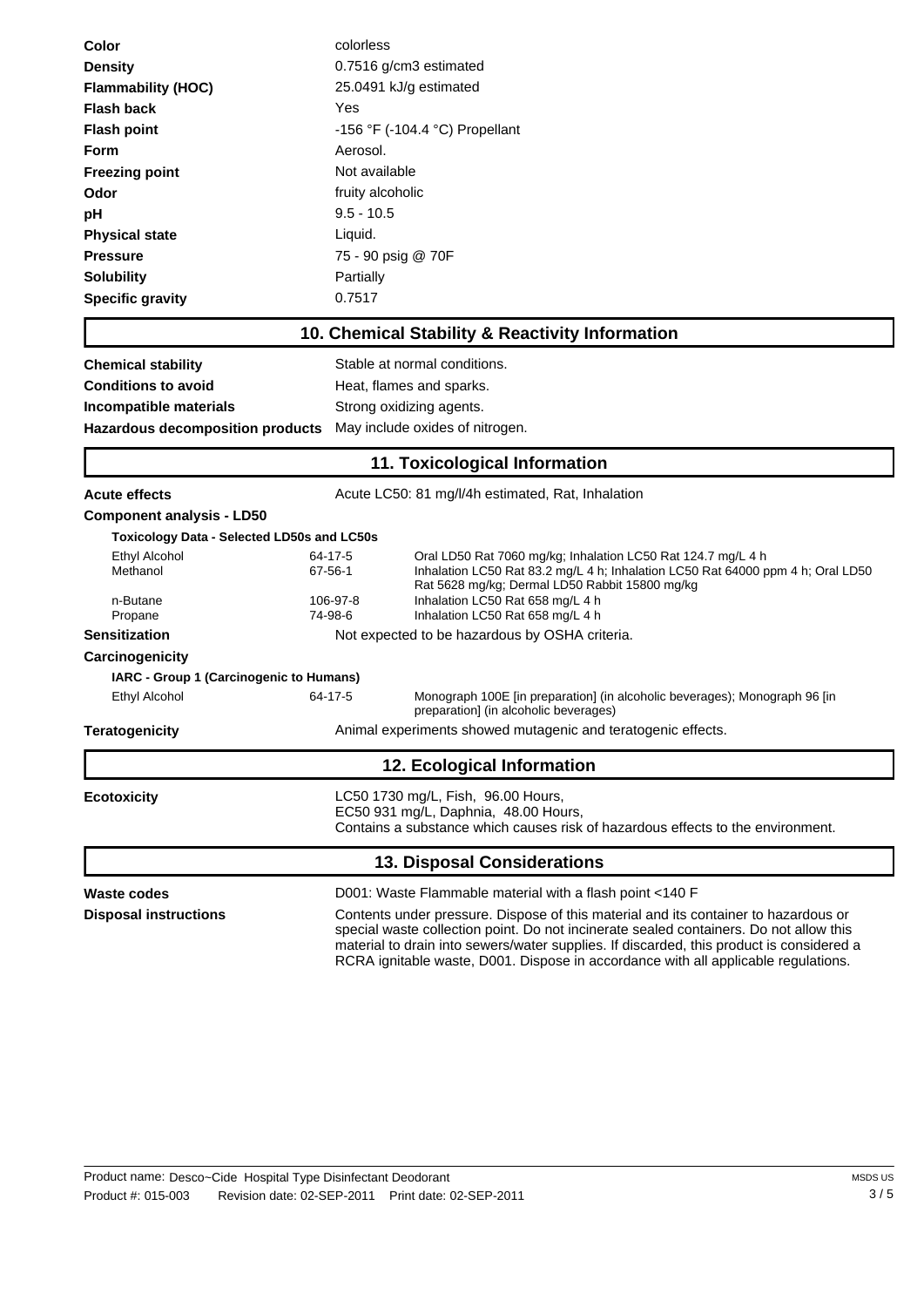## **14. Transport Information**

| <b>Department of Transportation (DOT) Requirements</b> |                     |  |  |  |  |
|--------------------------------------------------------|---------------------|--|--|--|--|
| <b>Basic shipping requirements:</b>                    |                     |  |  |  |  |
| Proper shipping name                                   | Consumer commodity  |  |  |  |  |
| <b>Hazard class</b>                                    | ORM-D               |  |  |  |  |
| <b>Subsidiary hazard class</b>                         | None                |  |  |  |  |
| <b>Additional information:</b>                         |                     |  |  |  |  |
| <b>Packaging exceptions</b>                            | 156, 306            |  |  |  |  |
| Packaging non bulk                                     | 156, 306            |  |  |  |  |
| Packaging bulk                                         | None                |  |  |  |  |
| <b>IMDG</b>                                            |                     |  |  |  |  |
| <b>Basic shipping requirements:</b>                    |                     |  |  |  |  |
| Proper shipping name                                   | <b>AEROSOLS</b>     |  |  |  |  |
| <b>Hazard class</b>                                    | 2.1                 |  |  |  |  |
| <b>UN number</b>                                       | 1950                |  |  |  |  |
| <b>Additional information:</b>                         |                     |  |  |  |  |
| <b>Packaging exceptions</b>                            | LTD QTY             |  |  |  |  |
| <b>Item</b>                                            | 5F                  |  |  |  |  |
| <b>Labels required</b>                                 | None                |  |  |  |  |
| <b>Transport Category</b>                              | $\overline{2}$      |  |  |  |  |
| <b>IATA</b>                                            |                     |  |  |  |  |
| <b>Basic shipping requirements:</b>                    |                     |  |  |  |  |
| Proper shipping name                                   | Aerosols, flammable |  |  |  |  |
| <b>Hazard class</b>                                    | 2.1                 |  |  |  |  |
| <b>UN number</b>                                       | 1950                |  |  |  |  |
| <b>Additional information:</b>                         |                     |  |  |  |  |
| <b>Packaging exceptions</b>                            | LTD QTY             |  |  |  |  |
| <b>Labels required</b>                                 | 2.1                 |  |  |  |  |
|                                                        |                     |  |  |  |  |

| 15. Regulatory Information                                  |                                                                                                                                                    |  |  |
|-------------------------------------------------------------|----------------------------------------------------------------------------------------------------------------------------------------------------|--|--|
| US federal regulations                                      | This product is a "Hazardous Chemical" as defined by the OSHA Hazard Communication<br>Standard, 29 CFR 1910.1200. Pesticides are exempt from TSCA. |  |  |
| U.S. - CERCLA/SARA - Section 313 - Emission Reporting       |                                                                                                                                                    |  |  |
| Methanol                                                    | 67-56-1<br>1.0 % de minimis concentration                                                                                                          |  |  |
| <b>Occupational Safety and Health Administration (OSHA)</b> |                                                                                                                                                    |  |  |
| 29 CFR 1910.1200 hazardous<br>chemical                      | Yes                                                                                                                                                |  |  |
| <b>CERCLA (Superfund) reportable quantity</b>               |                                                                                                                                                    |  |  |
| Methanol: 5000.0000                                         |                                                                                                                                                    |  |  |
| Superfund Amendments and Reauthorization Act of 1986 (SARA) |                                                                                                                                                    |  |  |
| <b>Section 302 extremely</b><br>hazardous substance         | No.                                                                                                                                                |  |  |
| <b>Section 311 hazardous chemical Yes</b>                   |                                                                                                                                                    |  |  |
| Hazard categories (311/312)                                 | Immediate Hazard - Yes<br>Delayed Hazard - Yes<br>Fire Hazard - Yes<br>Pressure Hazard - Yes<br>Reactivity Hazard - No                             |  |  |